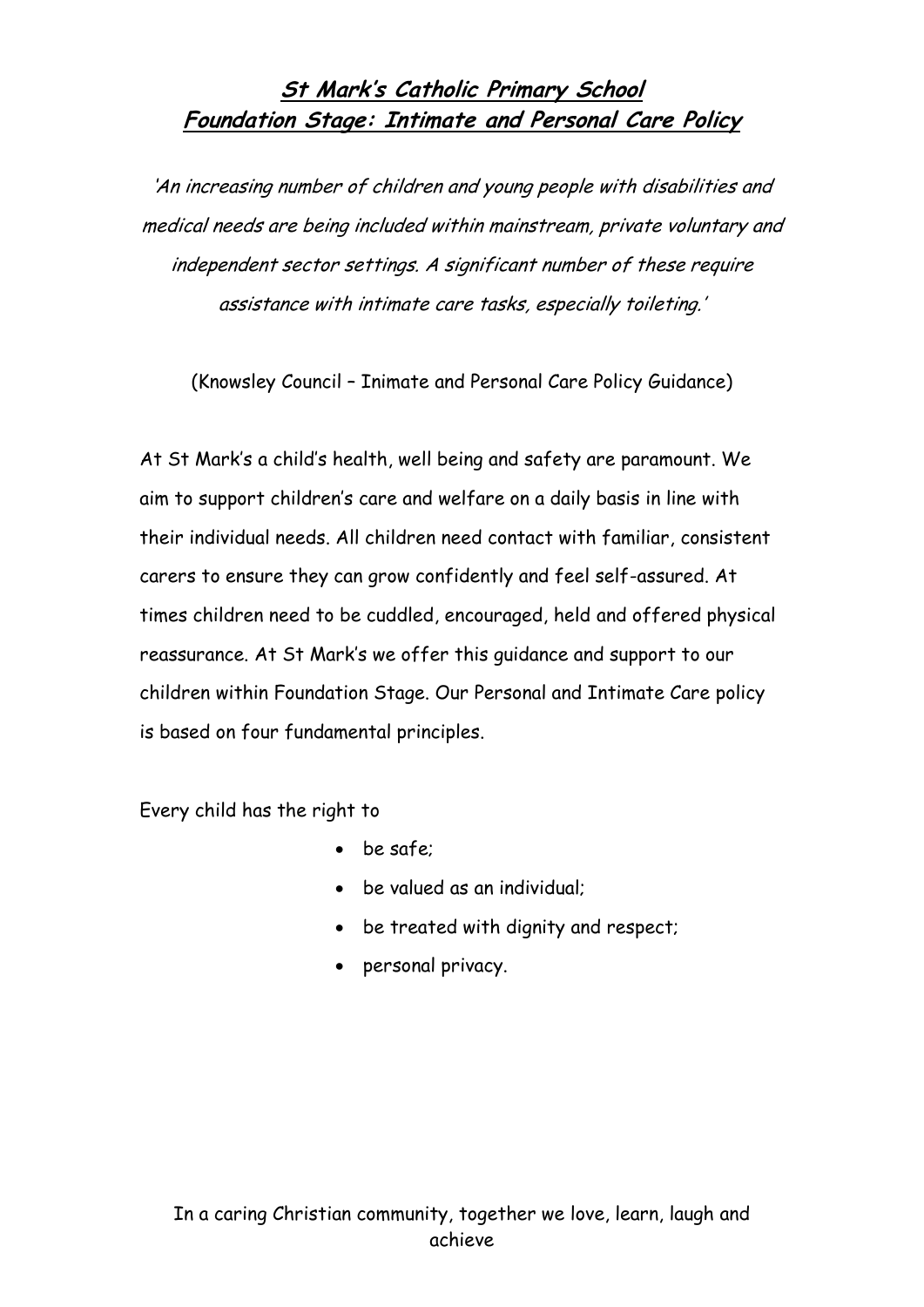## **Procedures**

Intimate care routines are essential throughout the day to ensure children's basic needs are met. This may include nappy changing, supporting children with toileting, changing clothes where required, first aid treatment and specialist medical support.

In order to maintain the child's privacy, the majority of these actions will take place on a one-to-one basis and wherever possible will be supported by another member of staff, with the exception of first aid treatment which will be conducted by a qualified first aider.

We wish to ensure the safety and welfare of the children involved in intimate care routines and safeguard against any potential harm as well as ensuring the staff member involved is fully supported and able to perform their duties safely and confidently. Through the following actions we will endeavour to support all parties:

- Promote consistent and caring relationships through the key person system within Foundation Stage.
- Ensure all staff undertaking intimate care routines have suitable enhanced DBS checks.
- Train all staff in the appropriate methods for intimate care routines and access specialist training where required, i.e. first aid training, specialist medical support.
- Conduct thorough inductions for all new staff to ensure they are fully aware of all procedures relating to intimate care routines.
- Follow up on these procedures through supervision meetings and appraisals to identify any areas for development or further training.

In a caring Christian community, together we love, learn, laugh and achieve